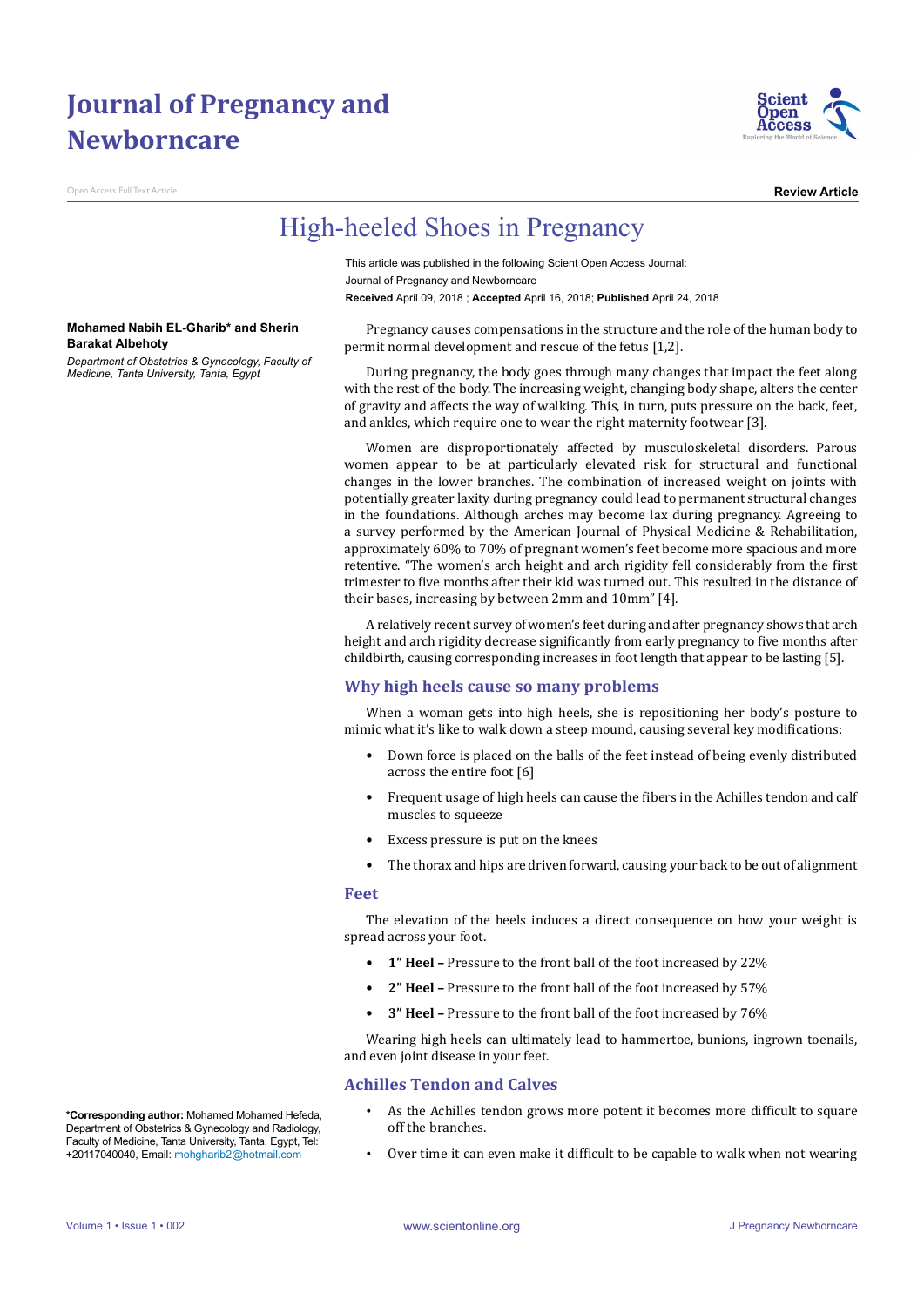high heels as it shortens the fibers in your calf muscles and Achilles tendons. As a result, when walking around flat-footed it may cause pain as these parts are stretched further than they are used to.

#### **Knees**

- As the weight is shifted to the front balls of the feet, the knees have to shift forward as well to provide balance. As a result, additional pressure is placed along the knees due to this unnatural positioning.
- This added pressure and unnatural alignment can lead to arthritis in the knees, which may require corrective surgery over time.

### **Hips**

The hips also have to shift forward to provide relaxation for the body as the bulk of your weight is displaced to the front of your home. This added pressure often leads to pain in the outer hips and presses the spine out of alignment.

#### **Back**

- As the hips and knees are pushed forward to build up for the weight transferring to the forepart of the feet, the lower back is forced to hyperextend backwards to keep the body balanced.
- While this may fix the body an appealing look, what oes to the body and back isn't nearly as sensible. It heads back pain, back spasms, and over time it can lead to arthritis as well.

### **Is it Okay to Wear Heels Occasionally?**

While wearing high heels on a semi-steady basis will not have as many problems as wearing them day by day, it is not without danger. Even very occasional use of high heels can lead to foot problems like hammertoes, bunions, and ingrown toenails.

To relieve back pain during pregnancy American College of Obstetricians and Gynecologists (ACOG) recommends wearing low heeled (but not flat) shoes with good arch support, seeking for the correct path to lift objects, and applying heat or cold to the painful area or massaging it [7].

Dananberg and Guiliano reported that shoe inserts appear to propose more effective back pain relief than standard therapies. [8] Likewise, pregnant women need to observe good foot health to prevent nuisance and irritation [9].

 Foti and associates evaluated the flat foot walking of pregnant women and found a substantial increase in the anterior pelvic tilting associated with pregnancy that could be explained by the increase in the measure of body mass located in a lower abdomen causing a forward rotating moment that tends to rotate the hip forward [10].

Additionally, Bendix and coworkers found that flattening of the lumbar spine and an inclination of pelvis to roll backwards in response to wearing high heeled shoes relative to barefoot [11].

Opila-Correia investigated the kinematics of high-heel foot

(ranged from 5 cms to 7 cm) gait with consideration for age and experience of the wearer. He found that there were significant difference in the instruction of the pelvis, trunk and upper trunk accommodated for footwear to assist in absorbing the greater vertical lordosis of the trunk as younger ages had more anterior pelvic tilt, more posterior upper trunk and an increased trunk lordosis [12].

 Snow and Williams, investigated the effect of different heel heights (1.91 cm, 3.81 cm, and 7.62 cm) on the three dimensional kinematics. They constitute no significant differences or trend among heel heights for pelvic tilt, average lumbar curvature, or range of shoulders and pelvic rotation in the transverse plane [13].

 Increasing pelvic rotation while wearing flat shoes can be excused by the postural changes occurring during gestation. Normally the LOG falls approximately 4 cm anterior to the first sacral segment that is nearest to the bloc of the hips around which pelvic rotation occurs [14].

The increased pelvic rotation observed at a heel height of 4.5 cm, was in conformity with the findings of OpilaCorreia, who found that chronically using high heel women had an exaggerated rotation of the hip [12].

Furthermore, Foti and associates investigated the biomechanical alteration in gait during pregnancy and found that in that location was a substantial growth in hip abduction/ adduction power due to increased body mass during pregnancy [10]. Eng and winter investigated the kinetic analysis of the lower limbs during walking on normal 9 male subjects and they found that the hip power phases were the result of the hip abductor muscles controlling the pelvis, and a small absorption burst during weight acceptance was the result of external rotation which decelerated the forward rotation of the pelvis [15].

In contrast, Opila-Correia investigated the kinematics different heel heights ranged from 0 centimeters to 2 cm (as low heel) and from 5 cm to 7 cm (as high heel) in nongravid females and he added that pelvic rotation did not significantly differ for different heel heights in both transverse and frontal planes. Also, he explained that the shorter step length of high heeled gait causes illusion of the exaggerated rotation of the pelvis [16].

 Furthermore, Eng and winter stated that normally during walking, the plantar flexors eccentrically controlled the forward rotation of the leg over the base (mid stance to terminal stance) and then, concentrically generated a rapid push off [15]. Other investigators found that during the reinforcement phase of the gait cycle, the body must attenuate the vertical forces as the foot makes contact with the soil. This dish up by eccentric contraction of the ankle dorsiflexors during ankle plantar flexion and eccentric contraction of knee extensors during knee flexion [17].

 Opila-Correia was also found that instability caused by increased plantar flexion of the stands and smaller area of living with high heeled shoes (5 cm to 7 cm) was reflected in a cautious gait style, particularly in inexperienced wearer of high heeled shoes [16].

Snow and Williams showed that the soleus muscle was more powerfully contracted in high heels compared with low heels. Maximum plantar flexion was less in the low and medium heels